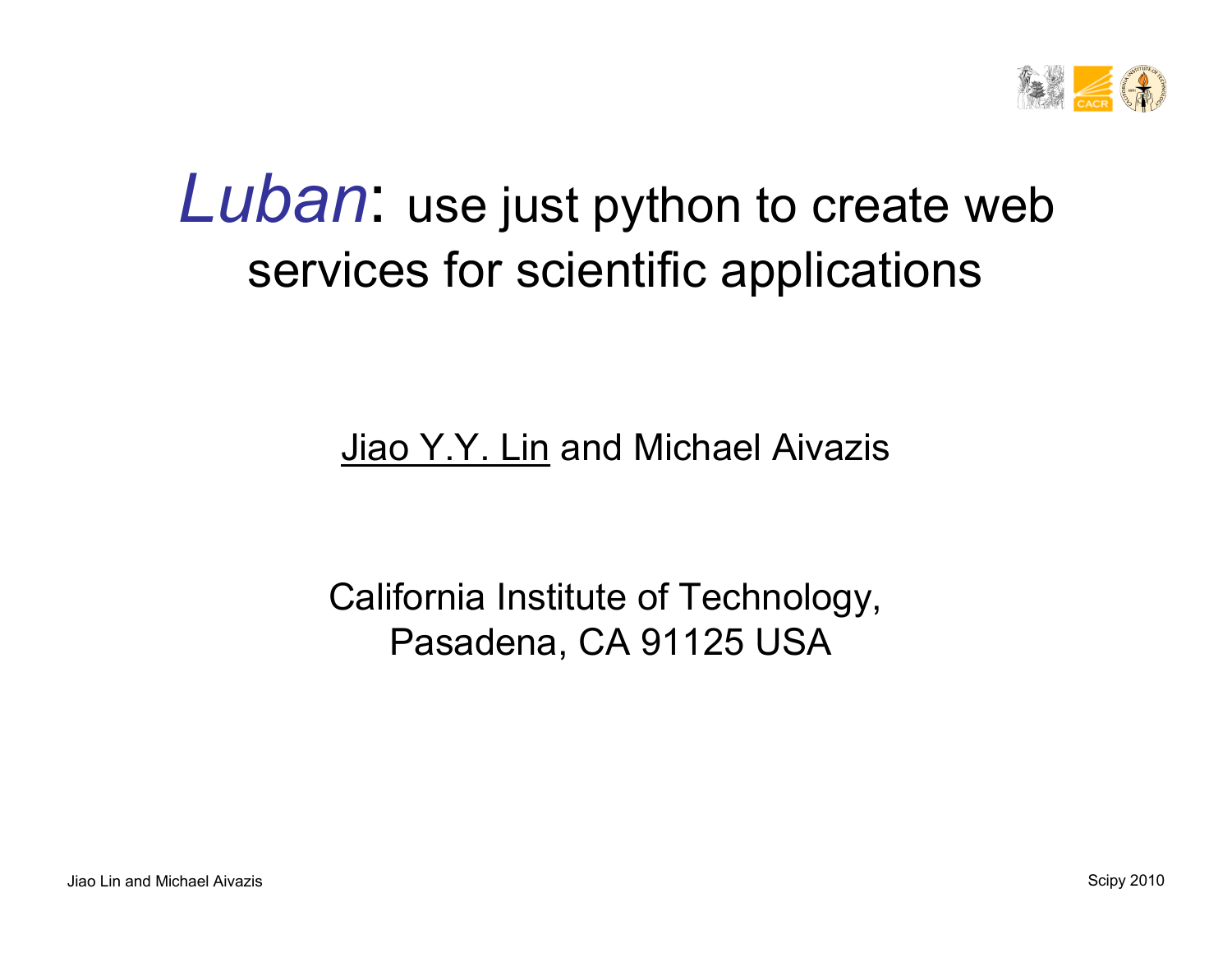

## What is *luban*

#### • http://luban.danse.us

- A python package
- Simple, natural syntax for creating user interface using a generic UI specification (a hierarchial structure of UI elements and actions)
- Auto-translation to html and javascript for web UI app, and to wxpython for native UI app.
- Make it easy to create dynamic web user interface
- Auto-translation of data objects to forms
- Easy to create UI for scientific applications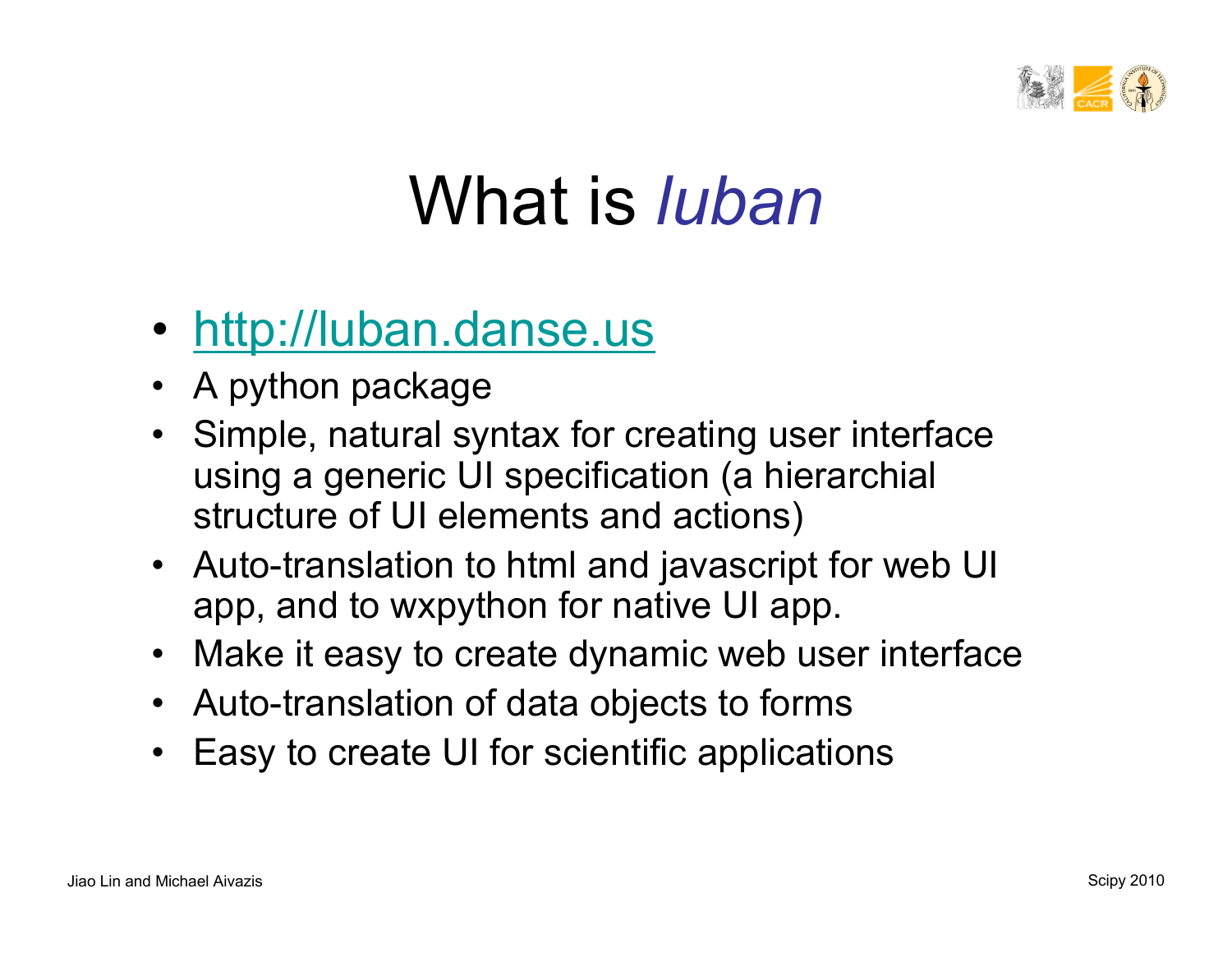

### What can *luban* do? Demo: VNF (the virtual neutron facility)

- https://vnf.caltech.edu
- Run virtual neutron experiments/material simulations/material modelings
- An online database of computations and datesets
- A web application built using just *luban*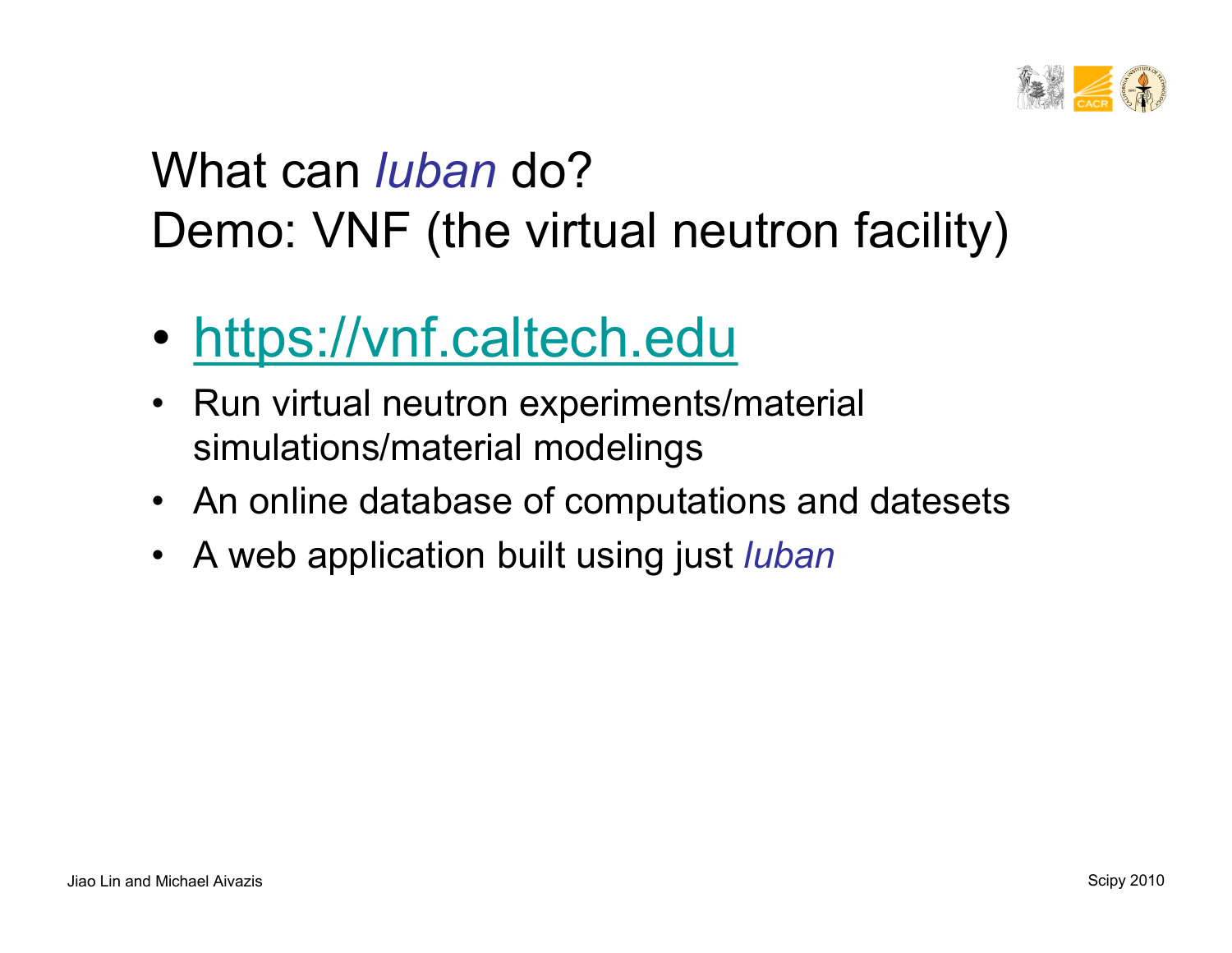

## Concepts of *luban*

• Simple, generic descriptions of UI elements and actions can be used to describe useful, dynamic, and sophisticate user interface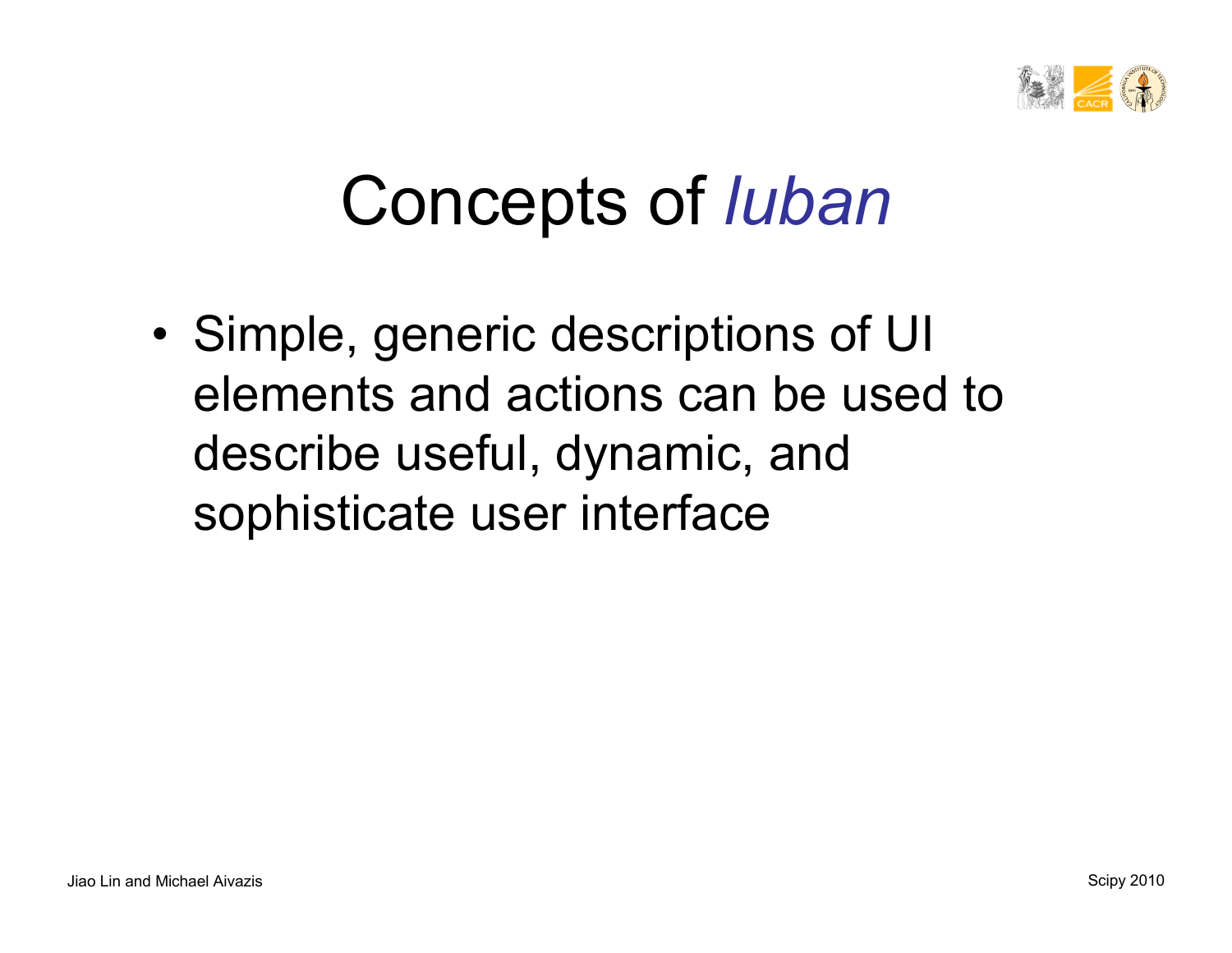

## Concepts of *luban*: UI represention as a tree of UI elements

```
+ document(title="my interface")
```

```
-- paragraph(text=['some text'])
```

```
|-+ form(title='my form')
```

```
 |-- textfield(label='input1', value='initial value')
```

```
 |-- textarea(label='input2', value='initial value')
```

```
 |-- submitbutton(label='Submit')
```

| $\bigcirc$    | default page for newproject           |                                               |
|---------------|---------------------------------------|-----------------------------------------------|
| ÷.            | http://localhost:8500/cgi-bin/main.py | $\mathcal{C}$ $\left\{ \cdot \right\}$ Google |
| my interface  |                                       |                                               |
| some text     |                                       |                                               |
| my form       |                                       |                                               |
| input1        |                                       |                                               |
| initial value |                                       |                                               |
| input2        |                                       |                                               |
| initial value |                                       |                                               |
|               |                                       |                                               |
|               |                                       |                                               |
|               |                                       |                                               |
|               |                                       |                                               |
| Submit        |                                       |                                               |
|               |                                       |                                               |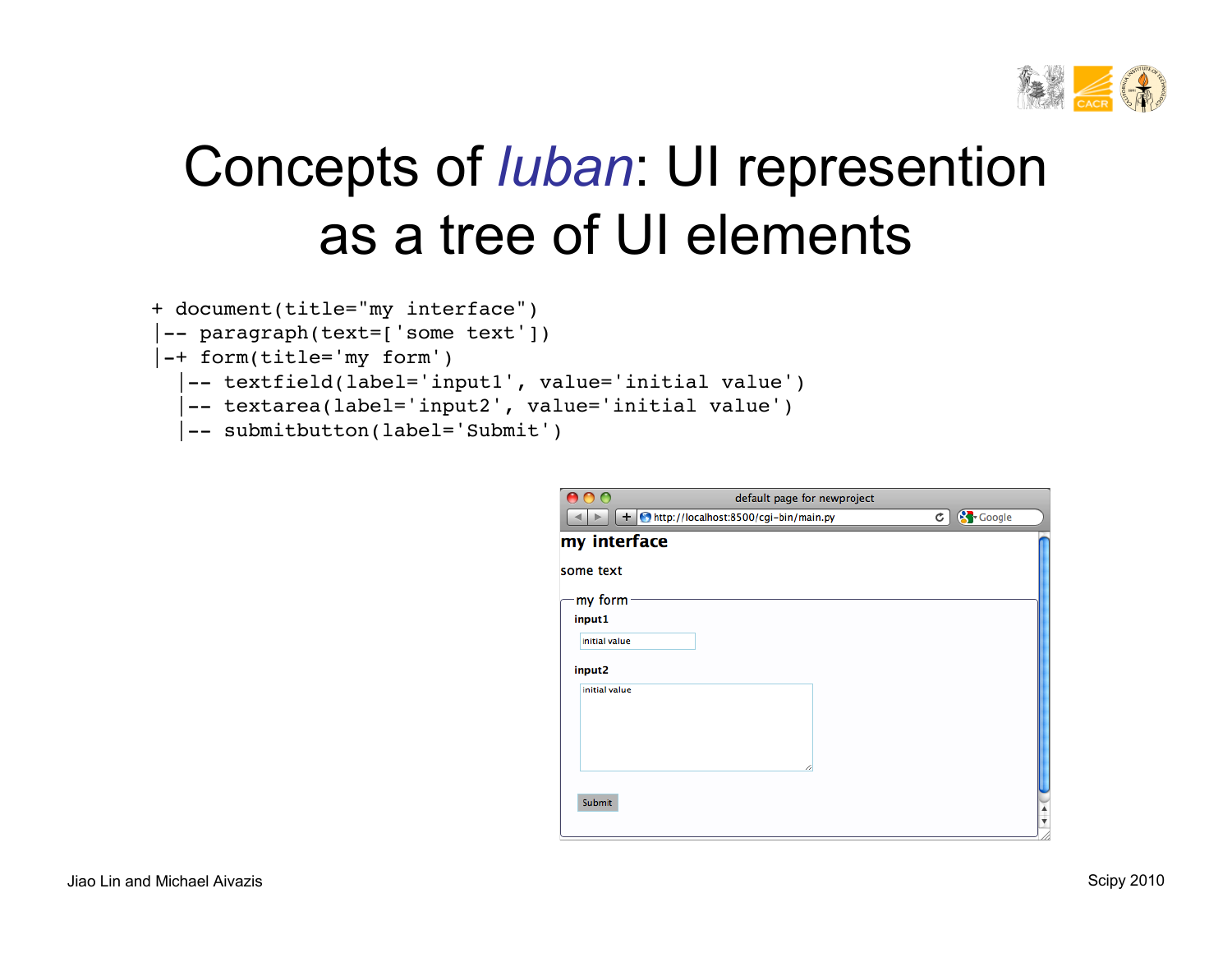

## Concepts of *luban*: actions

>>> <element>.<eventhandler> = <action>

Example: >>> button. onclick = alert("clicked") >>> button.onclick = load(actor='login', routine='onsubmit' , …)

>>> button. onclick = select(element=textfield).hide()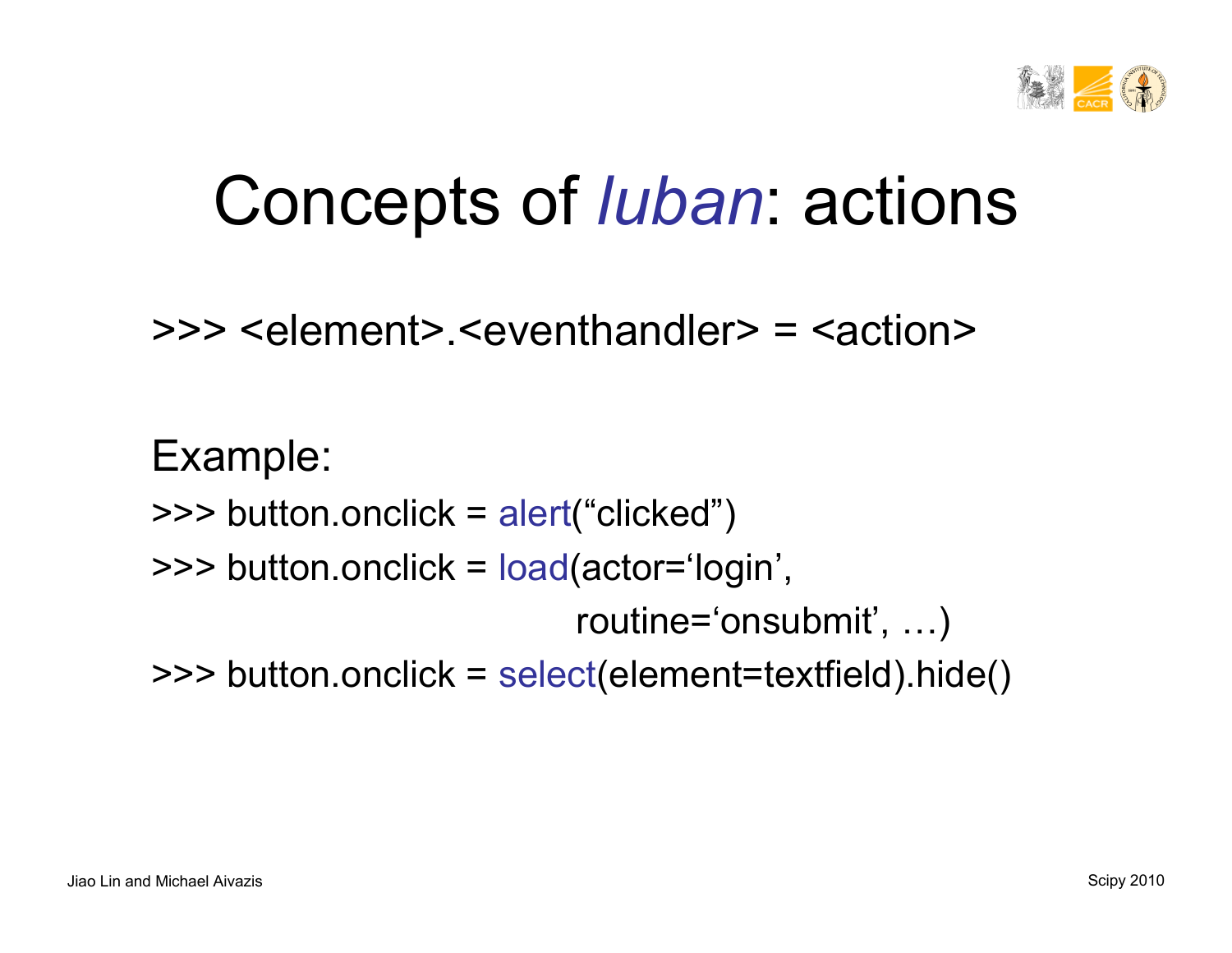

## Demo: aokuang

- http://luban.danse.us/aokuang
- A online demo/documentation of luban API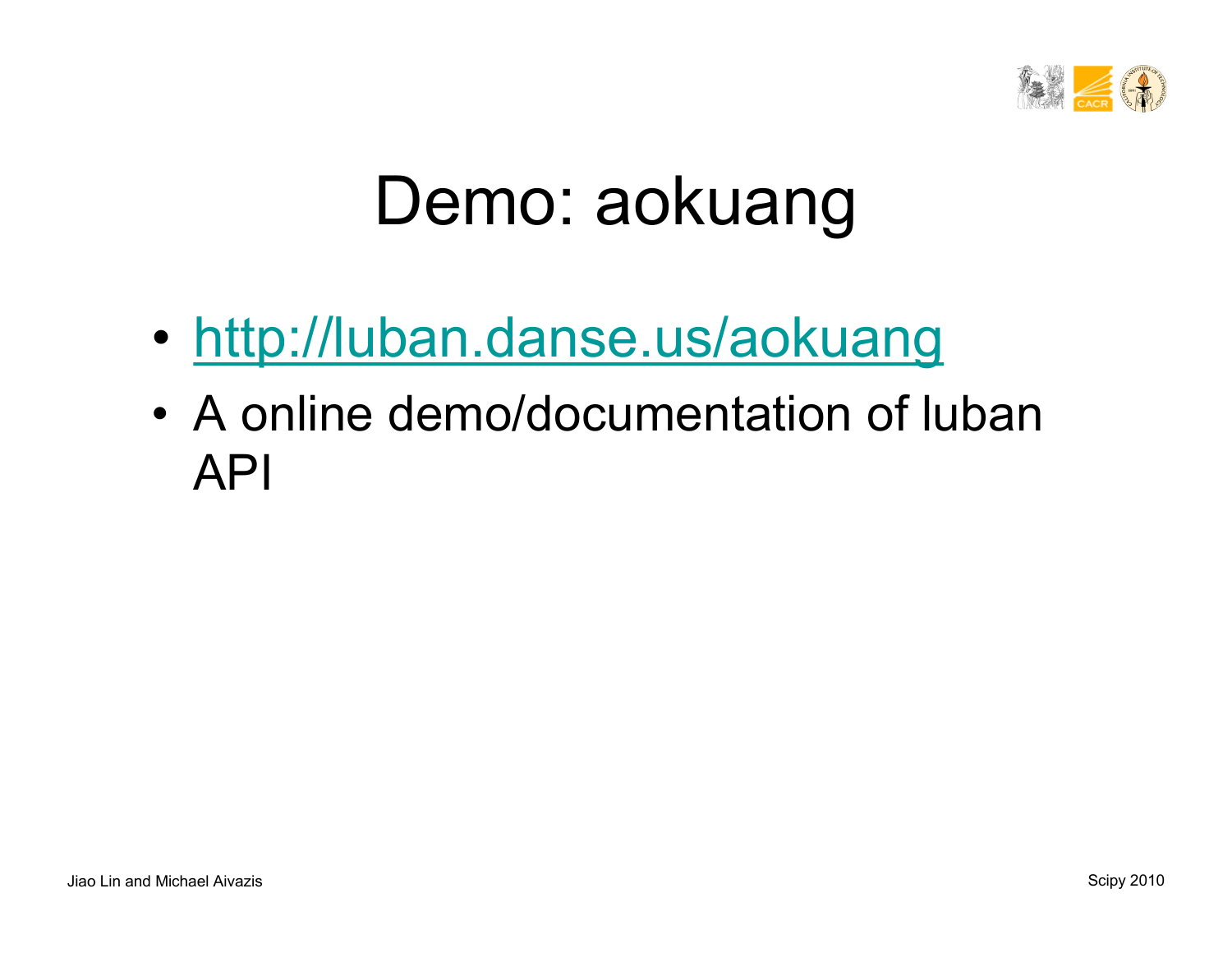

## Demo: orm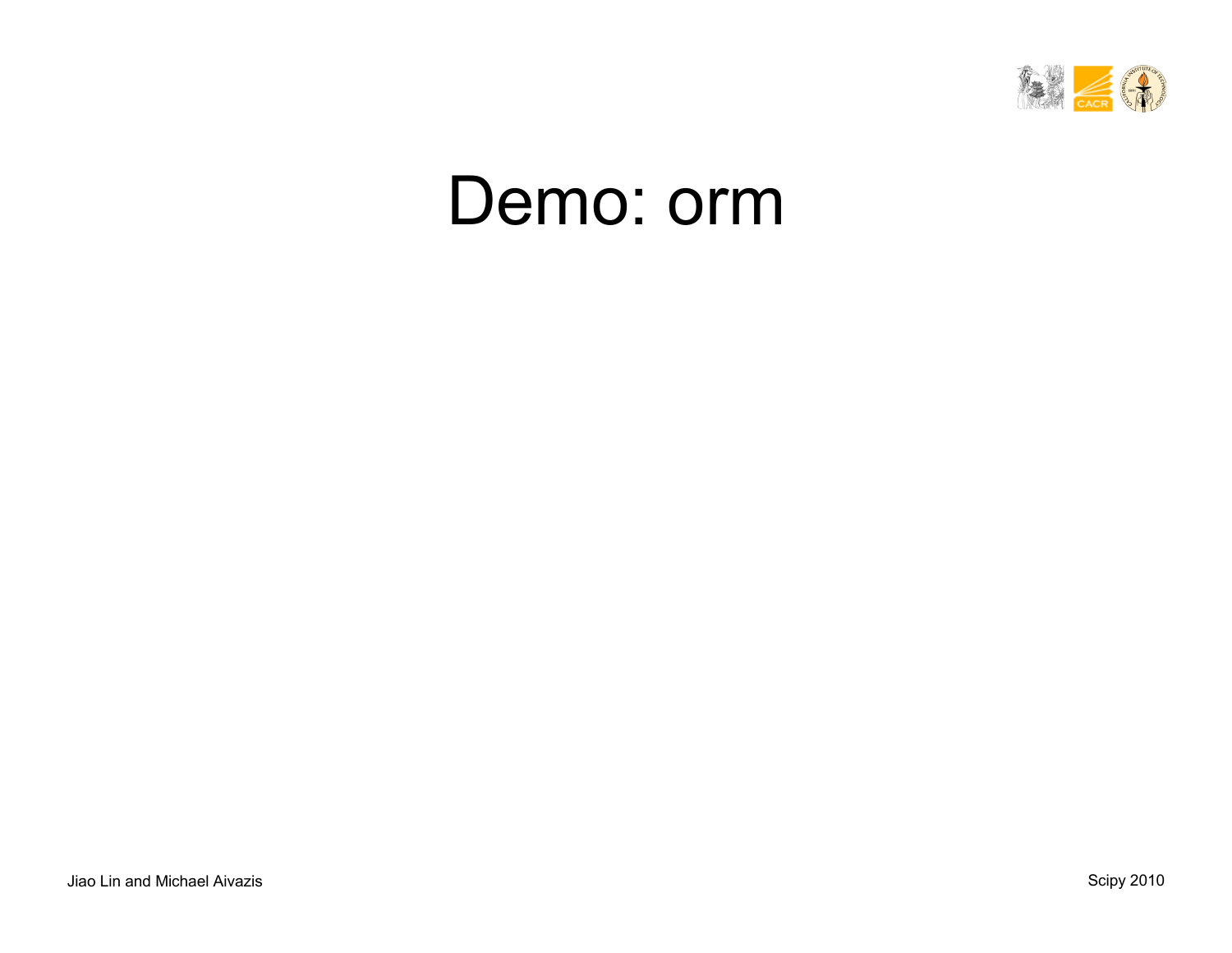

# Demo: gongshuzi

- http://docs.danse.us/pyre/luban/sphinx/t utorials/video/gongshuzidemo.html
- A UI builder for luban applications
- Built by using luban itself